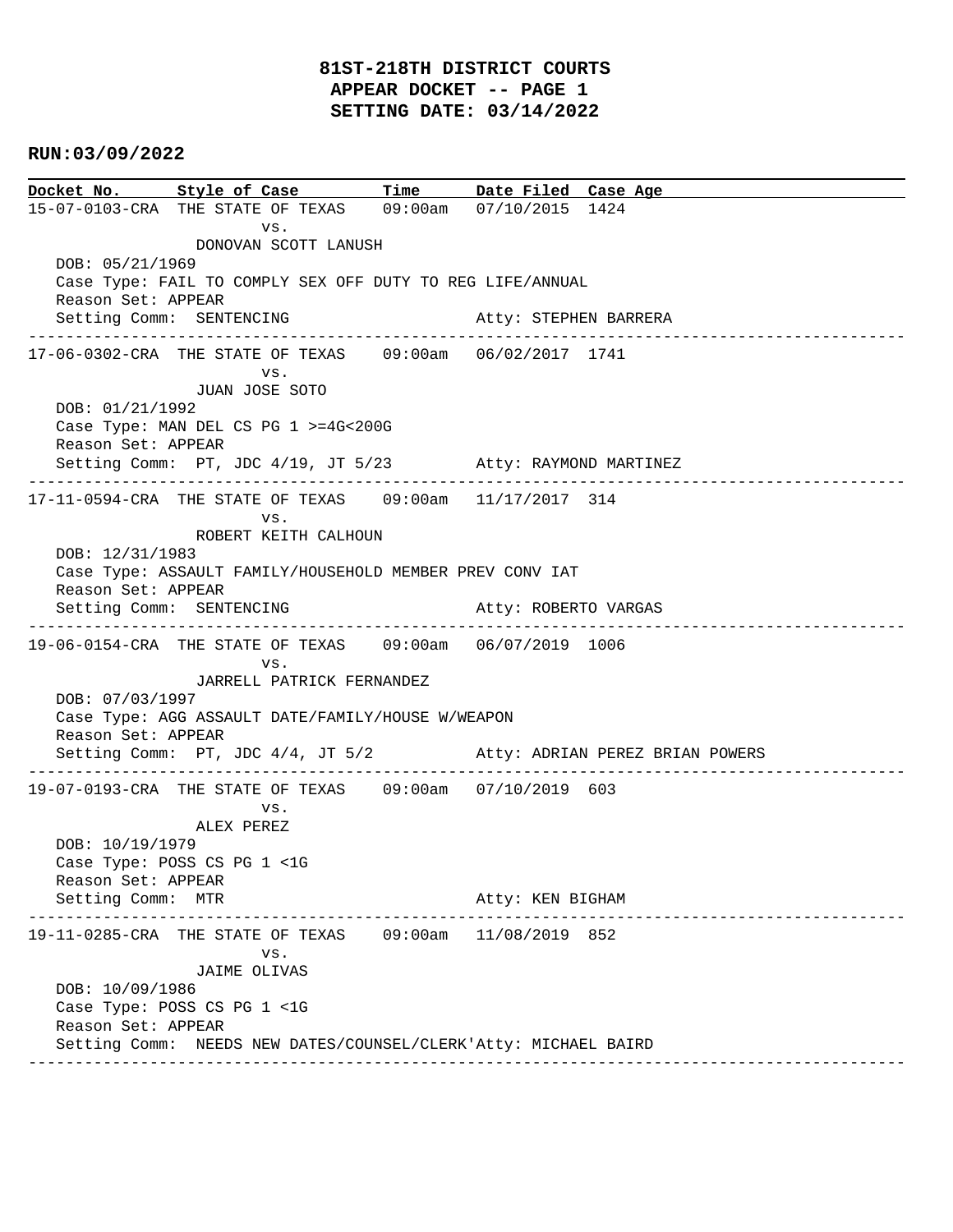**Docket No. Style of Case Time Date Filed Case Age**  19-12-0299-CRA THE STATE OF TEXAS 09:00am 12/13/2019 817 vs. ALFREDO RUIZ DOB: 11/09/1996 Case Type: POSS CS PG 2 < 1G Reason Set: APPEAR Setting Comm: ARR; CLK'S LTR Atty: ---------------------------------------------------------------------------------------------- 20-01-0009-CRA THE STATE OF TEXAS 09:00am 01/14/2020 785 vs. GUADALUPE MIGUEL DURAN DOB: 12/28/1978 Case Type: AGG ASSAULT CAUSES SERIOUS BODILY INJ Reason Set: APPEAR Setting Comm: PT, JDC 4/19, JT 5/23 Atty: TRLA PDO ---------------------------------------------------------------------------------------------- 20-01-0019-CRA THE STATE OF TEXAS 09:00am 01/14/2020 785 vs. KATHA CHRISTINE GREEN DOB: 09/02/1969 Case Type: DRIVING WHILE INTOXICATED 3RD OR MORE IAT Reason Set: APPEAR Setting Comm: PT, JDC 4/19, JT 5/23 Atty: ALFONSO OTERO ---------------------------------------------------------------------------------------------- 20-02-0059-CRA THE STATE OF TEXAS 09:00am 02/07/2020 761 vs. GABRIEL HILBURN JR DOB: 09/20/1989 Case Type: MAN DEL CS PG 1 >=4G<200G Reason Set: APPEAR Setting Comm: PT, JDC 4/19, JT 5/23 Atty: ADRIAN PEREZ ---------------------------------------------------------------------------------------------- 20-02-0069-CRA THE STATE OF TEXAS 09:00am 02/07/2020 761 vs. KENNETH PRESTON STARLING DOB: 08/21/1963 Case Type: POSS CS PG 1 <1G Reason Set: APPEAR Setting Comm: PT, JDC 4/19, JT 5/23 Atty: ADRIAN PEREZ ---------------------------------------------------------------------------------------------- 20-05-0088-CRA THE STATE OF TEXAS 09:00am 05/08/2020 670 vs. ASHTON JAMES GARCIA DOB: 05/29/2002 Case Type: EVADING ARREST DET W/VEH Reason Set: APPEAR Setting Comm: PT, JDC 4/19, JT 5/23 Atty: ROBERTO VARGAS ----------------------------------------------------------------------------------------------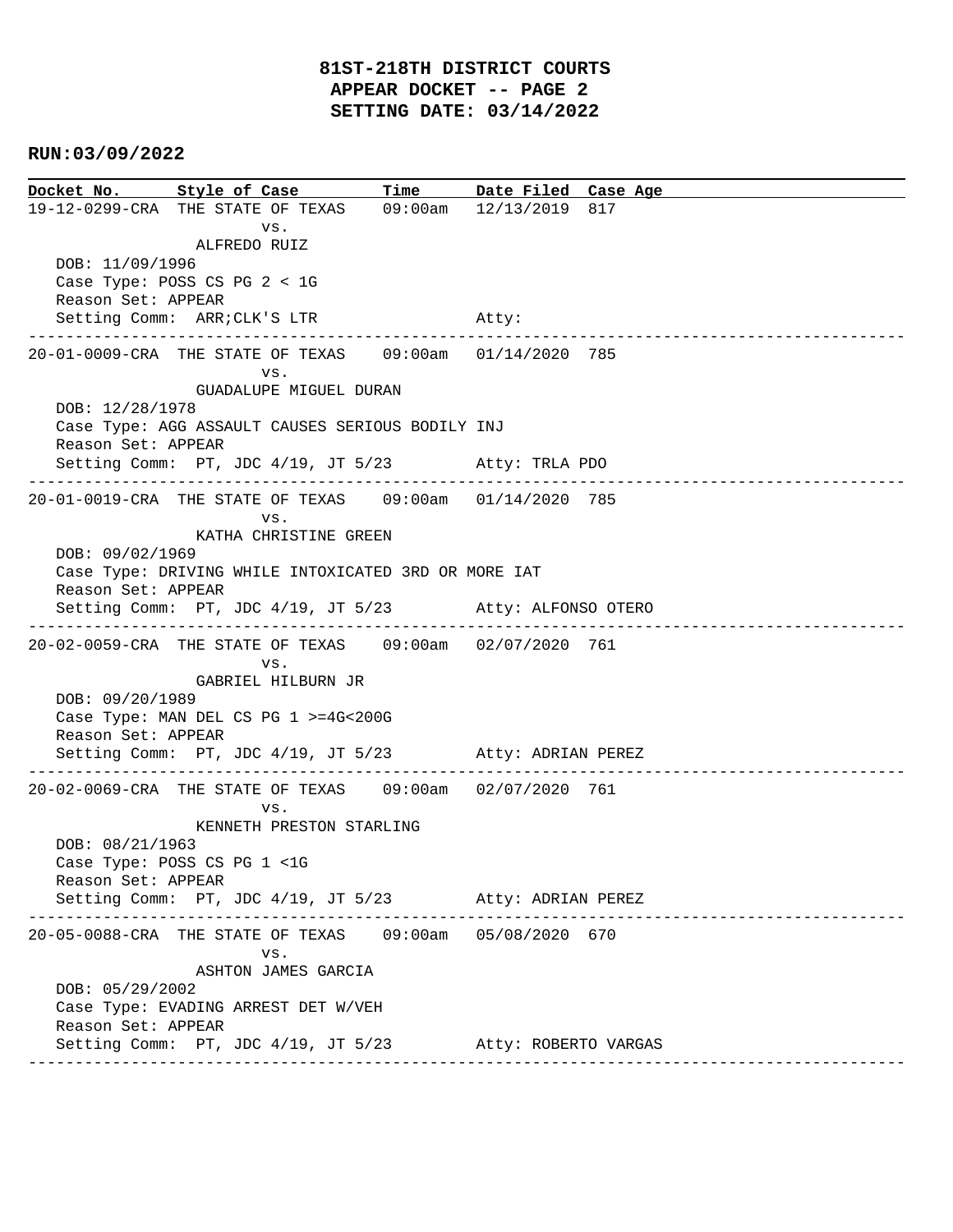**Docket No. Style of Case Time Date Filed Case Age**  20-05-0109-CRA THE STATE OF TEXAS 09:00am 05/08/2020 670 vs. MADISON MAE HOWARD DOB: 04/04/2000 Case Type: MAN DEL CS PG 1 >=4G<200G Reason Set: APPEAR Setting Comm: PT, JDC 4/19, JT 5/23 Atty: BRIAN POWERS ---------------------------------------------------------------------------------------------- 20-05-0114-CRA THE STATE OF TEXAS 09:00am 05/08/2020 670 vs. EDWIN MATTHEW MARTINEZ DOB: 03/02/1990 Case Type: POSS CS PG 1 <1G Reason Set: APPEAR Setting Comm: NEEDS NEW DATES Atty: ADRIAN PEREZ ---------------------------------------------------------------------------------------------- 20-05-0126-CRA THE STATE OF TEXAS 09:00am 05/08/2020 670 vs. KENNETH PAUL BROWN DOB: 06/15/1978 Case Type: SEX ABUSE OF CHILD CONTINUOUS: VICTIM UNDER 14 Reason Set: APPEAR Setting Comm: PT, JDC 4/19, JT 5/23 Atty: ADRIAN PEREZ ---------------------------------------------------------------------------------------------- 20-06-0152-CRA THE STATE OF TEXAS 09:00am 06/12/2020 635 vs. JOE ANGEL CEJA DOB: 12/17/2000 Case Type: UNAUTH USE OF VEHICLE Reason Set: APPEAR Setting Comm: PT, JDC 4/19, JT 5/23 Atty: TRLA PDO ---------------------------------------------------------------------------------------------- 20-07-0169-CRA THE STATE OF TEXAS 09:00am 07/24/2020 593 vs. JOHN DEWAYNE ROE DOB: 03/03/1965 Case Type: DRIVING WHILE INTOXICATED 3RD OR MORE IAT Reason Set: APPEAR Setting Comm: PT, JDC 4/4, JT 5/2 Atty: ROBERTO VARGAS ---------------------------------------------------------------------------------------------- 20-07-0179-CRA THE STATE OF TEXAS 09:00am 07/24/2020 593 vs. JUAN JOSE FLORES DOB: 12/15/1994 Case Type: POSS CS PG 1 <1G Reason Set: APPEAR Setting Comm: PT, JDC 4/19, JT 5/23 Atty: TRLA PDO ----------------------------------------------------------------------------------------------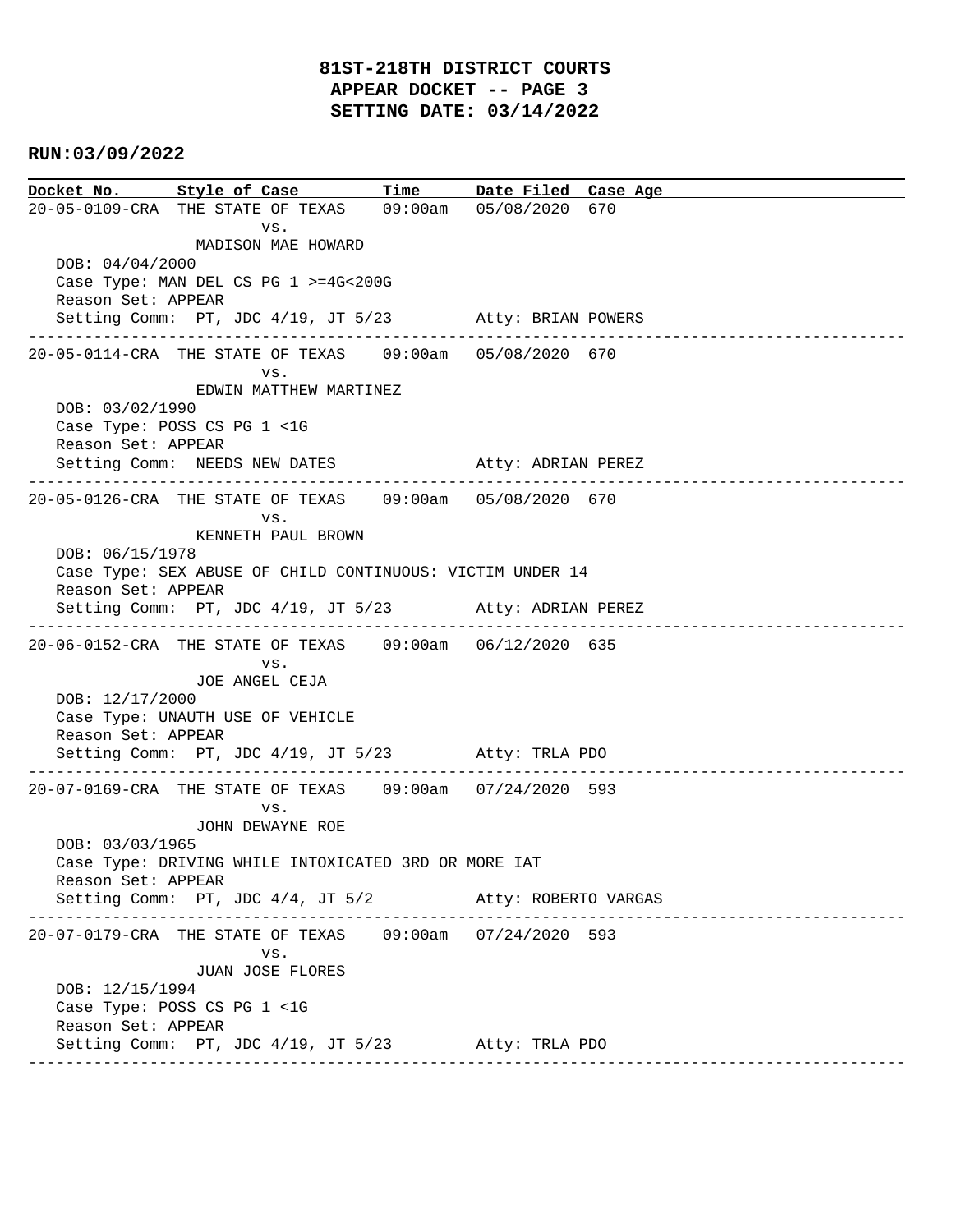# **81ST-218TH DISTRICT COURTS APPEAR DOCKET -- PAGE 4 SETTING DATE: 03/14/2022**

### **RUN:03/09/2022**

**Docket No. Style of Case Time Date Filed Case Age**  20-08-0214-CRA THE STATE OF TEXAS 09:00am 08/14/2020 572 vs. DANA LYNNE MORALES DOB: 09/28/1961 Case Type: THEFT PROP <\$2,500 2/MORE PREV CONV Reason Set: APPEAR Setting Comm: PT, JDC 4/19, JT 5/23 Atty: TRLA PDO ---------------------------------------------------------------------------------------------- 20-08-0227-CRA THE STATE OF TEXAS 09:00am 08/14/2020 572 vs. MIGUEL ANGEL RANGEL DOB: 04/12/1994 Case Type: TAMPER/FABRICATE PHYS EVID W/INTENT TO IMPAIR Reason Set: APPEAR Setting Comm: PT, JDC 4/19, JT 5/23 Atty: ADRIAN PEREZ ---------------------------------------------------------------------------------------------- 20-09-0246-CRA THE STATE OF TEXAS 09:00am 09/04/2020 551 vs. ALEXANDRIA DIAZ DOB: 09/17/1993 Case Type: FRAUD USE/POSS IDENTIFYING INFO # ITEMS < 5 Reason Set: APPEAR Setting Comm: PT, JDC 4/19, JT 5/23 Atty: TRLA PDO ---------------------------------------------------------------------------------------------- 20-09-0248-CRA THE STATE OF TEXAS 09:00am 09/04/2020 551 vs. AMANDA LEE GARCIA DOB: 05/11/1985 Case Type: POSS MARIJ >4OZ<=5LBS Reason Set: APPEAR Setting Comm: PT, JDC 4/19, JT 5/23 Atty: ROMAULDO ORTA ---------------------------------------------------------------------------------------------- 20-09-0253-CRA THE STATE OF TEXAS 09:00am 09/04/2020 551 vs. NATHAN TAYLOR PEREZ DOB: 07/25/1995 Case Type: DEADLY CONDUCT DISCHARGE FIREARM Reason Set: APPEAR Setting Comm: PT, JDC 4/19, JT 5/23 Atty: MICHAEL ZAMORA ---------------------------------------------------------------------------------------------- 20-09-0254-CRA THE STATE OF TEXAS 09:00am 09/04/2020 551 vs. TRAVIS LEE SPAIN DOB: 09/05/1984 Case Type: DEADLY CONDUCT DISCHARGE FIREARM Reason Set: APPEAR Setting Comm: PT, JDC 4/19, JT 5/23 Atty: MICHAEL ZAMORA ----------------------------------------------------------------------------------------------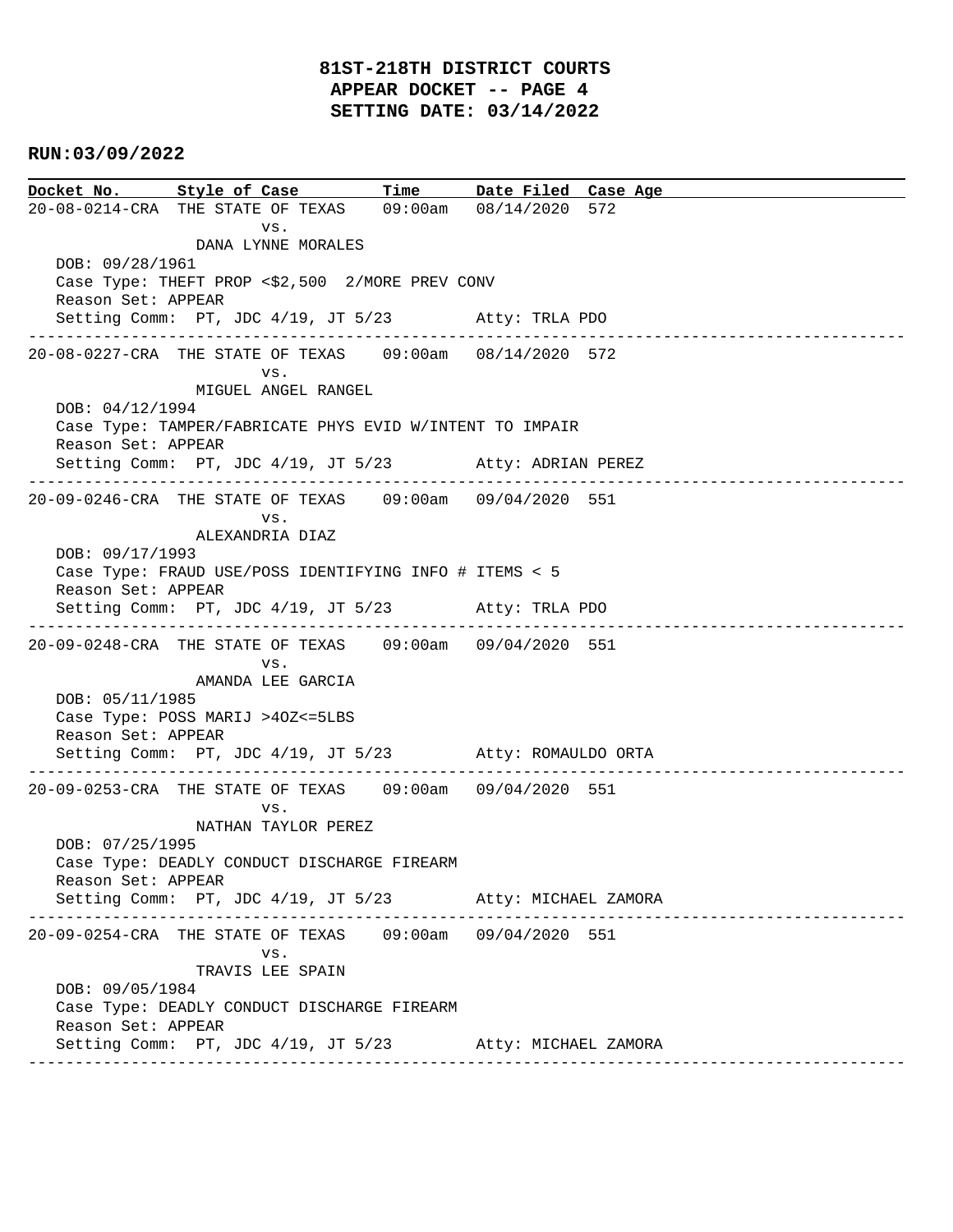**Docket No. Style of Case Time Date Filed Case Age**  20-10-0259-CRA THE STATE OF TEXAS 09:00am 10/02/2020 523 vs. WENDY MICHELLE VANNATTER DOB: 09/22/1989 Case Type: POSS CS PG 1 >=4G<200G Reason Set: APPEAR Setting Comm: PT, JDC 4/19, JT 5/23 Atty: TRLA PDO ---------------------------------------------------------------------------------------------- 20-10-0270-CRA THE STATE OF TEXAS 09:00am 10/02/2020 523 vs. FAUSTO RANGEL RODRIGUEZ DOB: 09/06/1955 Case Type: MURDER Reason Set: APPEAR Setting Comm: PT, JDC 4/19, JT 5/23 Atty: ALFONSO CABANAS ---------------------------------------------------------------------------------------------- 20-11-0275-CRA THE STATE OF TEXAS 09:00am 11/06/2020 488 vs. ASHTON JAMES GARCIA DOB: 05/29/2002 Case Type: MURDER Reason Set: APPEAR Setting Comm: PT, JDC 4/19, JT 5/23 Atty: ROBERTO VARGAS ---------------------------------------------------------------------------------------------- 20-11-0283-CRA THE STATE OF TEXAS 09:00am 11/06/2020 488 vs. JACOB JOHN GARZA DOB: 02/15/1994 Case Type: AGG ASSAULT W/DEADLY WEAPON Reason Set: APPEAR Setting Comm: PT, JDC 4/4, JT 5/2 Atty: JAMES ANDERS ---------------------------------------------------------------------------------------------- 21-01-0001-CRA THE STATE OF TEXAS 09:00am 01/06/2021 427 vs. VALERIE ANN VILLALOBOS DOB: 07/07/1992 Case Type: BURGLARY OF BUILDING Reason Set: APPEAR Setting Comm: PT, JDC 4/19, JT 5/23 Atty: EDWARD ADAMS ---------------------------------------------------------------------------------------------- 21-02-0032-CRA THE STATE OF TEXAS 09:00am 02/05/2021 397 vs. JUSTIN MICHAEL BALDERAZ DOB: 01/29/1991 Case Type: MAN DEL CS PG 1 >=1G<4G Reason Set: APPEAR Setting Comm: PT, JDC 4/4, JT 5/2 Atty: KYLE ERNST ----------------------------------------------------------------------------------------------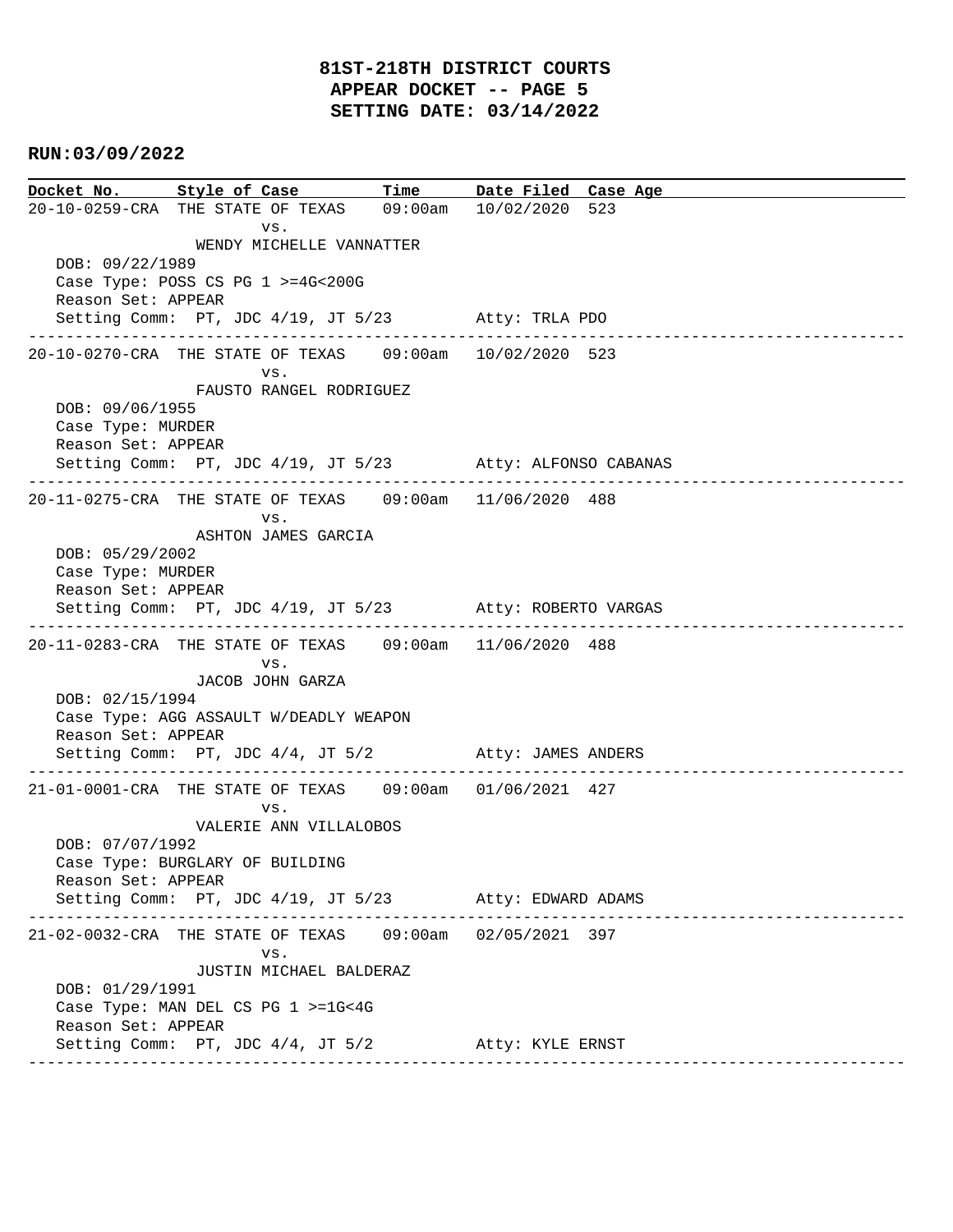**Docket No. Style of Case Time Date Filed Case Age**  21-02-0058-CRA THE STATE OF TEXAS 09:00am 02/05/2021 397 vs. GEORGE ANTHONY PAREDEZ DOB: 05/26/1991 Case Type: MAN DEL CS PG 1 >=4G<200G Reason Set: APPEAR Setting Comm: PT, JDC 4/19, JT 5/23 Atty: JAY NORTON ---------------------------------------------------------------------------------------------- 21-02-0060-CRA THE STATE OF TEXAS 09:00am 02/08/2021 394 vs. AUSTIN JOHN RENNER DOB: 08/18/1999 Case Type: POSS CS PG 2 < 1G Reason Set: APPEAR Setting Comm: PT, JDC 4/19, JT 5/23 Atty: TRLA PDO ---------------------------------------------------------------------------------------------- 21-02-0061-CRA THE STATE OF TEXAS 09:00am 02/08/2021 394 vs. ROSE ANN PEREZ DOB: 09/09/1973 Case Type: MAN DEL CS PG 1 >=4G<200G Reason Set: APPEAR Setting Comm: PT, JDC 4/19, JT 5/23 Atty: ADRIAN PEREZ ---------------------------------------------------------------------------------------------- 21-02-0062-CRA THE STATE OF TEXAS 09:00am 02/08/2021 394 vs. ROSE ANN PEREZ DOB: 09/09/1973 Case Type: POSS CS PG 1 >=1G<4G Reason Set: APPEAR Setting Comm: PT, JDC 4/19, JT 5/23 Atty: ADRIAN PEREZ ---------------------------------------------------------------------------------------------- 21-02-0070-CRA THE STATE OF TEXAS 09:00am 02/08/2021 394 vs. HENRY NEAL YON DOB: 03/12/1986 Case Type: POSS CS PG 1 <1G Reason Set: APPEAR Setting Comm: PT, JDC 4/19, JT 5/23 Atty: EDWARD ADAMS ---------------------------------------------------------------------------------------------- 21-02-0083-CRA THE STATE OF TEXAS 09:00am 02/08/2021 394 vs. RAYMOND DIEGO REYES DOB: 06/10/1965 Case Type: INTOXICATION MANSLAUGHTER W/VEHICLE Reason Set: APPEAR Setting Comm: PT, JDC 4/19, JT 5/23 Atty: ALFONSO CABANAS ----------------------------------------------------------------------------------------------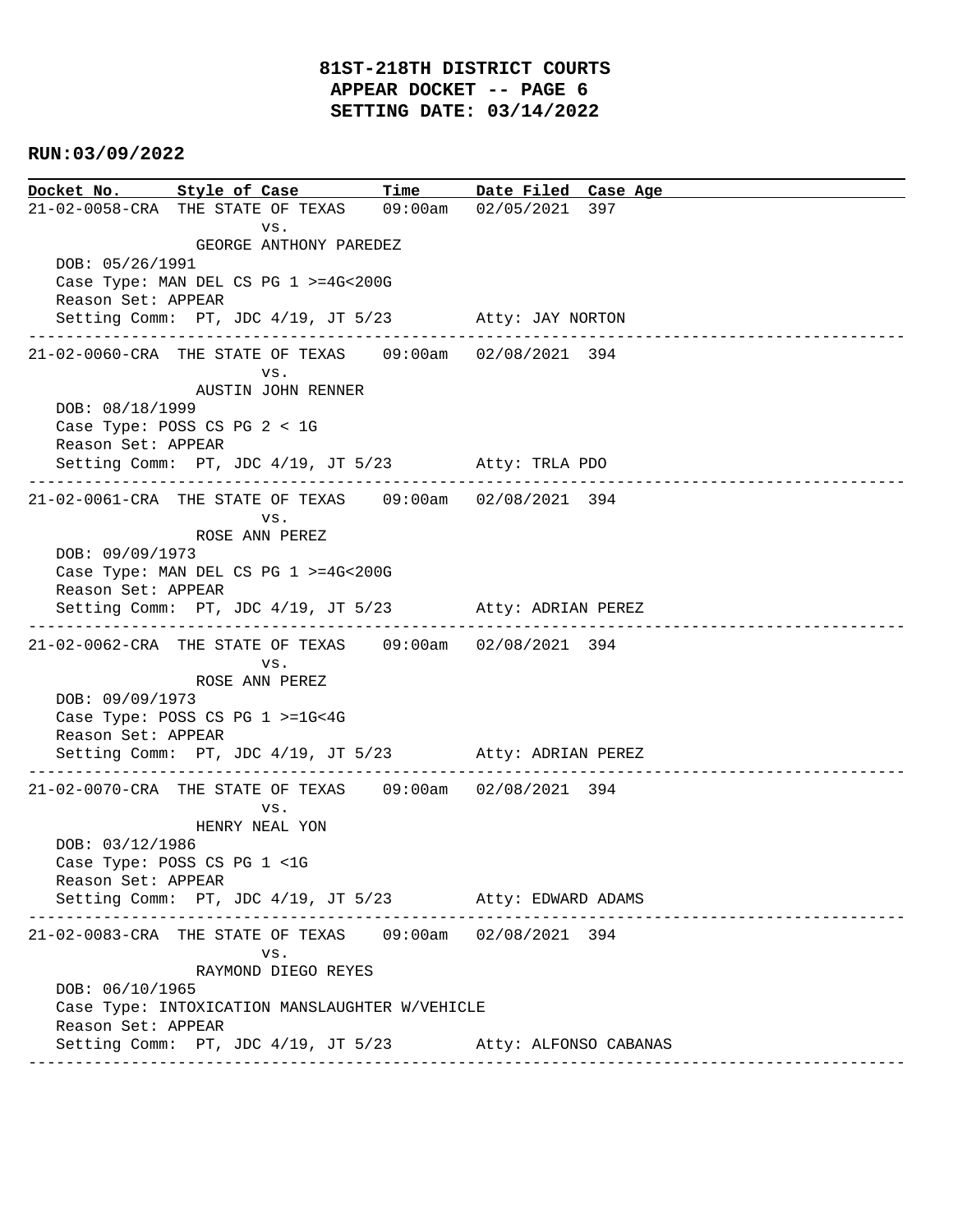# **81ST-218TH DISTRICT COURTS APPEAR DOCKET -- PAGE 7 SETTING DATE: 03/14/2022**

### **RUN:03/09/2022**

**Docket No. Style of Case Time Date Filed Case Age**  21-02-0088-CRA THE STATE OF TEXAS 09:00am 02/08/2021 394 vs. KATHA CHRISTINE GREEN DOB: 09/02/1969 Case Type: DRIVING WHILE INTOXICATED 3RD OR MORE IAT Reason Set: APPEAR Setting Comm: PT, JDC 4/19, JT 5/23 Atty: ALFONSO OTERO ---------------------------------------------------------------------------------------------- 21-02-0096-CRA THE STATE OF TEXAS 09:00am 02/08/2021 394 vs. MICHAEL SANDOVAL DOB: 01/15/1984 Case Type: INJURY CHILD/ELDERLY/DISABLE W/INT BODILY INJ Reason Set: APPEAR Setting Comm: PT, JDC 4/4, JT 5/2 Atty: JAMES ANDERS ---------------------------------------------------------------------------------------------- 21-03-0112-CRA THE STATE OF TEXAS 09:00am 03/05/2021 369 vs. SAMMY CORONADO DOB: 12/22/1981 Case Type: CONTINUOUS VIOLENCE AGAINST THE FAMILY Reason Set: APPEAR Setting Comm: PT, JDC 4/4, JT 5/2 Atty: JAMES ANDERS ---------------------------------------------------------------------------------------------- 21-03-0118-CRA THE STATE OF TEXAS 09:00am 03/05/2021 369 vs. DANIEL JOSEPH BANKSTON DOB: 06/26/1996 Case Type: ASSAULT FAM/HOUSE MEM IMPEDE BREATH/CIRCULAT Reason Set: APPEAR Setting Comm: PT, JDC 4/4, JT 5/2 Atty: JAMES ANDERS ---------------------------------------------------------------------------------------------- 21-03-0147-CRA THE STATE OF TEXAS 09:00am 03/05/2021 369 vs. DYLAN JAY PENA DOB: 04/26/2000 Case Type: SEXUAL ASSAULT CHILD Reason Set: APPEAR Setting Comm: PT, JDC 4/19, JT 5/23 Atty: ROBERT BARRERA ---------------------------------------------------------------------------------------------- 21-04-0179-CRA THE STATE OF TEXAS 09:00am 04/09/2021 334 vs. JESUS PENA FLORES III DOB: 09/30/1984 Case Type: AGG ASSAULT AGAINST PUBLIC SERVANT Reason Set: APPEAR Setting Comm: PT, JDC 4/4, JT 5/2 Atty: TRLA PDO ----------------------------------------------------------------------------------------------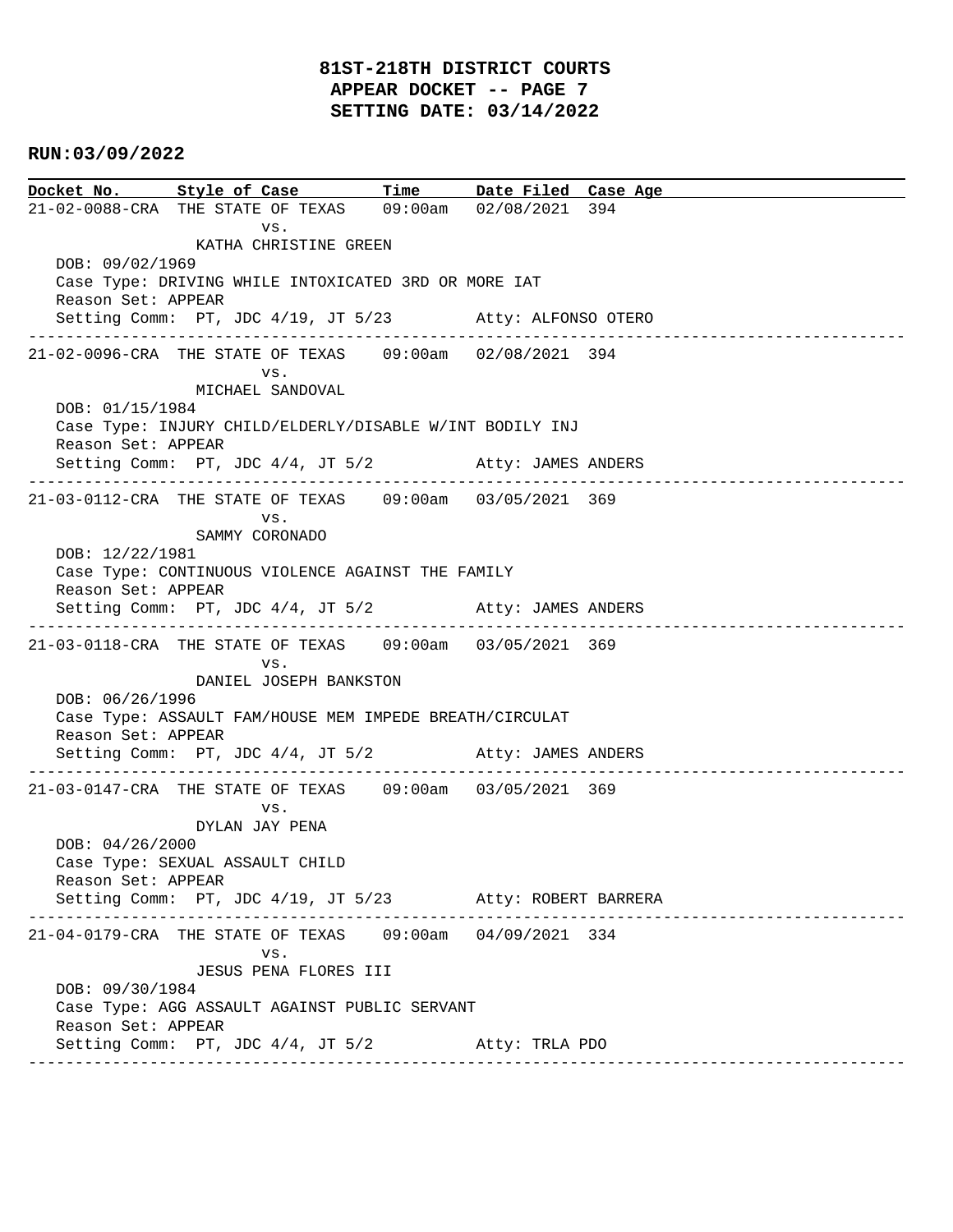**Docket No. Style of Case Time Date Filed Case Age**  21-05-0224-CRA THE STATE OF TEXAS 09:00am 05/07/2021 306 vs. JEFFREY DWAYNE MITCHELL DOB: 06/25/1985 Case Type: POSS CS PG 1 <1G Reason Set: APPEAR Setting Comm: PT, JDC 4/4, JT 5/2 Atty: TRLA PDO ---------------------------------------------------------------------------------------------- 21-05-0230-CRA THE STATE OF TEXAS 09:00am 05/07/2021 306 vs. JONATHAN DELL TALLEY DOB: 12/18/1985 Case Type: POSS CS PG 1 <1G Reason Set: APPEAR Setting Comm: PT, JDC 4/19, JT 5/23 Atty: ADRIAN PEREZ ---------------------------------------------------------------------------------------------- 21-05-0231-CRA THE STATE OF TEXAS 09:00am 05/07/2021 306 vs. SAMUEL JOSE BERMEA DOB: 07/22/1965 Case Type: SEXUAL ASSAULT CHILD Reason Set: APPEAR Setting Comm: PT, JDC 4/4, JT 5/2 Atty: TRLA PDO ---------------------------------------------------------------------------------------------- 21-05-0234-CRA THE STATE OF TEXAS 09:00am 05/07/2021 306 vs. JOSEPH ROYCE STAGGS DOB: 03/18/1989 Case Type: ASSAULT FAM/HOUSE MEM IMPEDE BREATH/CIRCULAT Reason Set: APPEAR Setting Comm: PT, JDC 4/4, JT 5/2 Atty: TRLA PDO ---------------------------------------------------------------------------------------------- 21-05-0237-CRA THE STATE OF TEXAS 09:00am 05/07/2021 152 vs. PAIGE MARIE GARZA DOB: 04/28/1995 Case Type: BURGLARY OF HABITATION Reason Set: APPEAR Setting Comm: MTR Atty: TRLA PDO ---------------------------------------------------------------------------------------------- 21-05-0238-CRA THE STATE OF TEXAS 09:00am 05/07/2021 306 vs. ROMAN CASTANEDA JR DOB: 07/30/1990 Case Type: ASSAULT PEACE OFFICER/JUDGE Reason Set: APPEAR Setting Comm: PT, JDC 4/4, JT 5/2 Atty: TRLA PDO ----------------------------------------------------------------------------------------------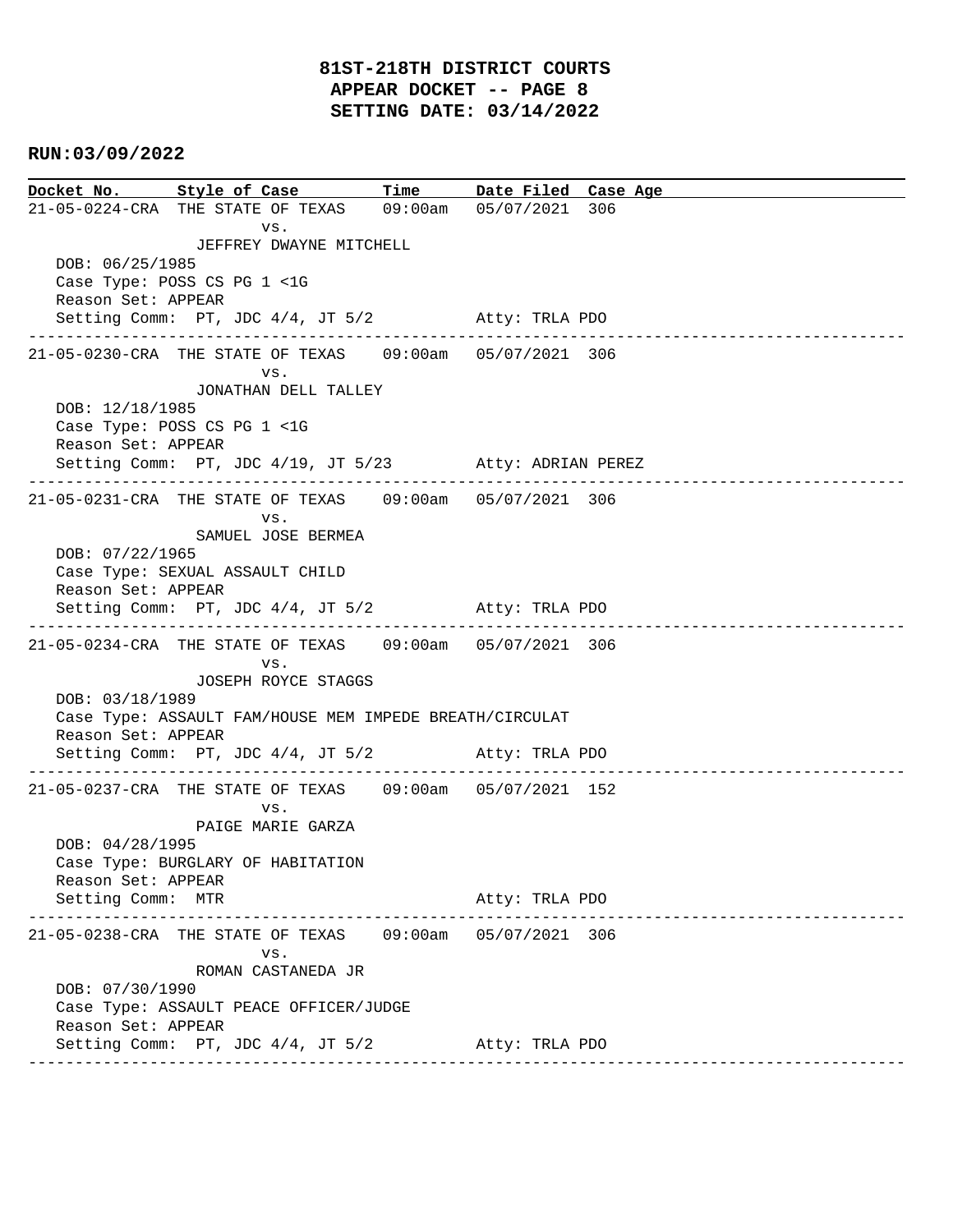# **81ST-218TH DISTRICT COURTS APPEAR DOCKET -- PAGE 9 SETTING DATE: 03/14/2022**

### **RUN:03/09/2022**

**Docket No. Style of Case Time Date Filed Case Age**  21-05-0240-CRA THE STATE OF TEXAS 09:00am 05/07/2021 306 vs. DANIEL EDWARD JACKSON DOB: 08/19/1981 Case Type: INJURY CHILD/ELDERLY/DISABLE W/INT BODILY INJ Reason Set: APPEAR Setting Comm: PT, JDC  $4/4$ , JT  $5/2$  Atty: JAMES ANDERS ---------------------------------------------------------------------------------------------- 21-06-0242-CRA THE STATE OF TEXAS 09:00am 06/25/2021 257 vs. GREGORY MICHAEL BARBARO DOB: 05/18/1989 Case Type: INTOXICATION MANSLAUGHTER W/VEHICLE Reason Set: APPEAR Setting Comm: PT, JDC 4/19, JT 5/23 Atty: JASON GOSS ---------------------------------------------------------------------------------------------- 21-06-0247-CRA THE STATE OF TEXAS 09:00am 06/25/2021 257 vs. COREY ERNESTO HERNANDEZ DOB: 04/07/2003 Case Type: AGG ASSAULT AGAINST PUBLIC SERVANT Reason Set: APPEAR Setting Comm: PT, JDC 4/19, JT 5/23 Atty: BRIAN POWERS ---------------------------------------------------------------------------------------------- 21-06-0249-CRA THE STATE OF TEXAS 09:00am 06/25/2021 257 vs. DEVYN JAYLEE MENCHACA DOB: 04/25/2002 Case Type: AGG ASSAULT CAUSES SERIOUS BODILY INJ Reason Set: APPEAR Setting Comm: PT, JDC 4/4, JT 5/2 Atty: TRLA PDO ---------------------------------------------------------------------------------------------- 21-06-0251-CRA THE STATE OF TEXAS 09:00am 06/25/2021 257 vs. MORGAN JACOB MENCHACA DOB: 05/09/1994 Case Type: AGG ASSAULT CAUSES SERIOUS BODILY INJ Reason Set: APPEAR Setting Comm: PT, JDC 4/4, JT 5/2 Atty: JAMES ANDERS ---------------------------------------------------------------------------------------------- 21-06-0254-CRA THE STATE OF TEXAS 09:00am 06/25/2021 257 vs. ANGEL DEJESUS RODRIGUEZ DOB: 04/26/1986 Case Type: DEADLY CONDUCT DISCHARGE FIREARM Reason Set: APPEAR Setting Comm: PT, JDC 4/4, JT 5/2 Atty: TRLA PDO ----------------------------------------------------------------------------------------------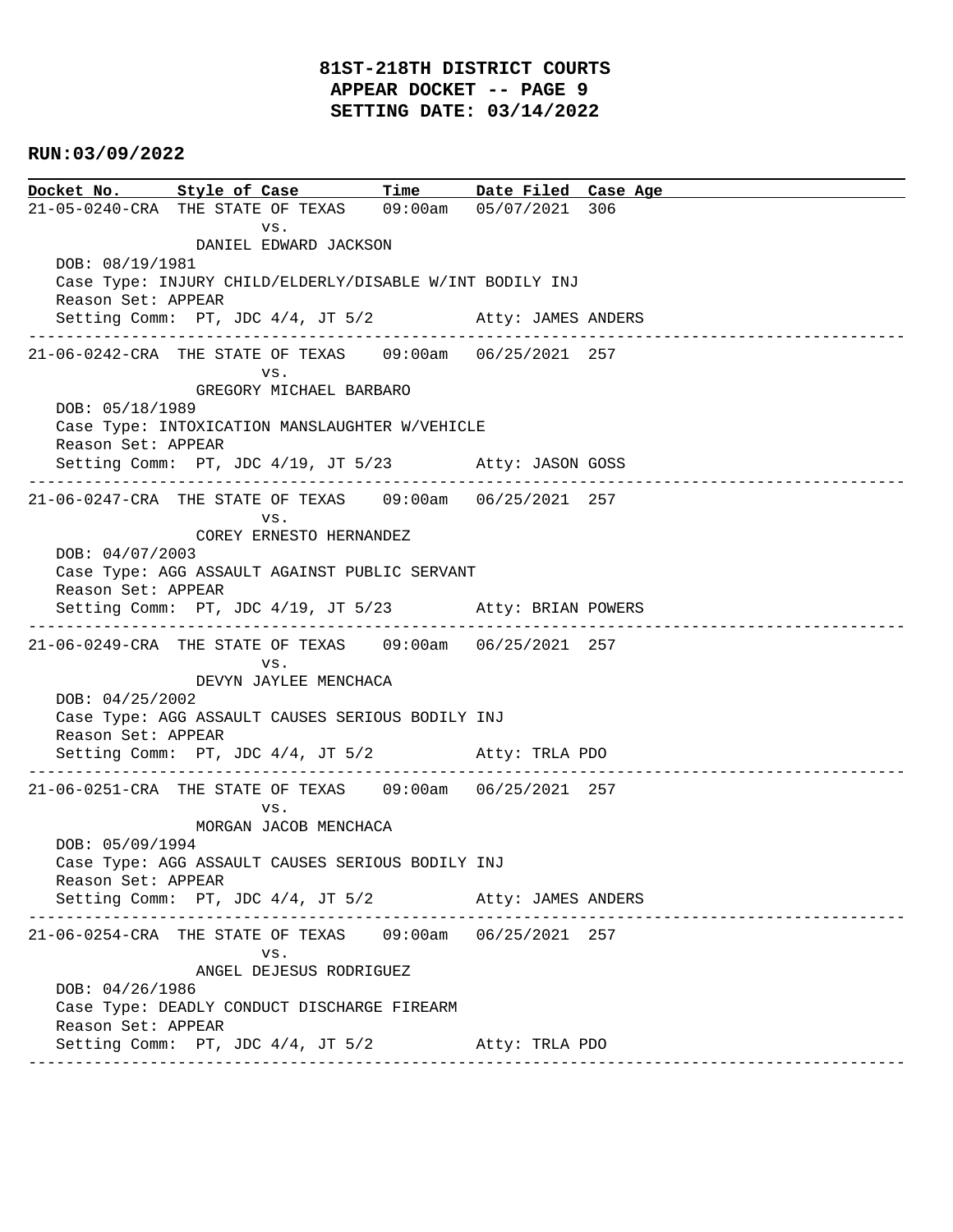**Docket No. Style of Case Time Date Filed Case Age**  21-06-0270-CRA THE STATE OF TEXAS 09:00am 06/25/2021 257 vs. JOSE HONORIO FLORES DOB: 09/11/2001 Case Type: POSS CS PG 1 >=4G<200G Reason Set: APPEAR Setting Comm: NEEDS NEW DATES Atty: TRLA PDO ---------------------------------------------------------------------------------------------- 21-06-0275-CRA THE STATE OF TEXAS 09:00am 06/25/2021 257 vs. TIMOTHY PAUL MARTINEZ DOB: 02/10/1992 Case Type: MAN DEL CS PG 1 >=1G<4G Reason Set: APPEAR Setting Comm: PT, JDC 4/4, JT 5/2 Atty: TRLA PDO ---------------------------------------------------------------------------------------------- 21-06-0280-CRA THE STATE OF TEXAS 09:00am 06/25/2021 257 vs. LUKE DUNCAN MOODIE DOB: 06/21/1975 Case Type: POSS CS PG 1 <1G Reason Set: APPEAR Setting Comm: PT, JDC 4/4, JT 5/2 Atty: TRLA PDO ---------------------------------------------------------------------------------------------- 21-06-0286-CRA THE STATE OF TEXAS 09:00am 06/25/2021 257 vs. RUDOLPH SALAZAR III DOB: 12/13/1998 Case Type: POSS CS PG 1 <1G Reason Set: APPEAR Setting Comm: PT, JDC 4/19, JT 5/23 Atty: ADRIAN PEREZ ---------------------------------------------------------------------------------------------- 21-06-0287-CRA THE STATE OF TEXAS 09:00am 06/25/2021 257 vs. MICHAEL SANDOVAL DOB: 01/15/1984 Case Type: POSS CS PG 1 <1G Reason Set: APPEAR Setting Comm: PT, JDC 4/4, JT 5/2 Atty: JAMES ANDERS ---------------------------------------------------------------------------------------------- 21-07-0306-CRA THE STATE OF TEXAS 09:00am 07/12/2021 240 vs. FRANKLIN HANNER DOB: 01/10/1993 Case Type: BURGLARY OF BUILDING Reason Set: APPEAR Setting Comm: PT, JDC 4/19, JT 5/23 Atty: TRLA PDO ----------------------------------------------------------------------------------------------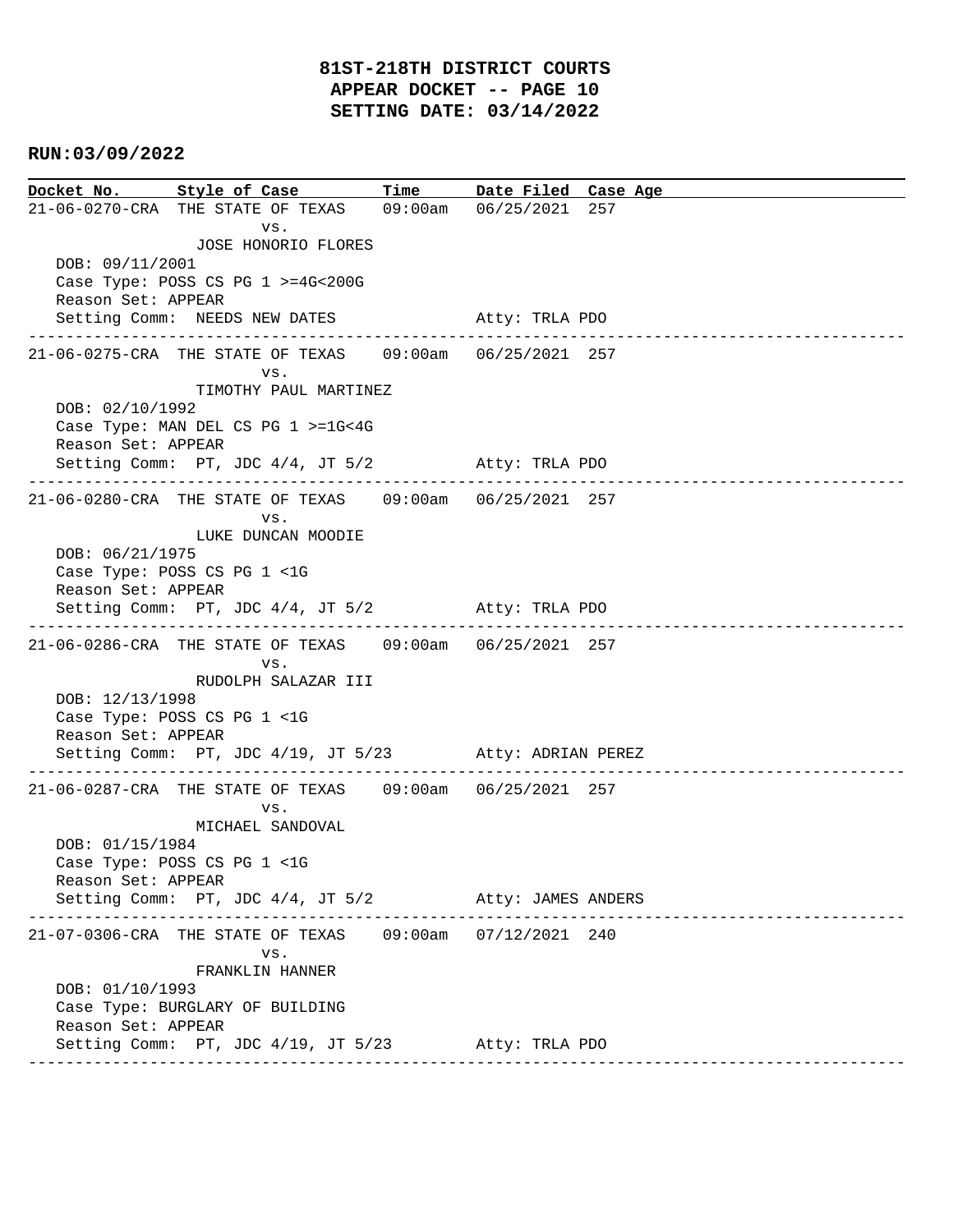**Docket No. Style of Case Time Date Filed Case Age**  21-07-0311-CRA THE STATE OF TEXAS 09:00am 07/12/2021 240 vs. RAUL MARTINEZ DOB: 11/27/1968 Case Type: DRIVING WHILE INTOXICATED 3RD OR MORE IAT Reason Set: APPEAR Setting Comm: PT, JDC 4/4, JT 5/2 Atty: ROBERT BARRERA ---------------------------------------------------------------------------------------------- 21-07-0320-CRA THE STATE OF TEXAS 09:00am 07/12/2021 240 vs. MELVIN O'DALE DODD JR DOB: 10/12/1968 Case Type: POSS CS PG 1 <1G Reason Set: APPEAR Setting Comm: CLKS LTR, JT 3/21 Atty: TRLA PDO ---------------------------------------------------------------------------------------------- 21-07-0325-CRA THE STATE OF TEXAS 09:00am 07/12/2021 240 vs. SYLVIA GUILLEN-LOPEZ DOB: 11/01/1979 Case Type: POSS CS PG 1 <1G Reason Set: APPEAR Setting Comm: PT, JDC 4/19, JT 5/23 Atty: TRLA PDO ---------------------------------------------------------------------------------------------- 21-07-0330-CRA THE STATE OF TEXAS 09:00am 07/12/2021 240 vs. GABRIEL A. VALDEZ DOB: 06/17/1980 Case Type: POSS CS PG 1 <1G Reason Set: APPEAR Setting Comm: PT, JDC 4/19, JT 5/23 Atty: TRLA PDO ---------------------------------------------------------------------------------------------- 21-07-0333-CRA THE STATE OF TEXAS 09:00am 07/12/2021 240 vs. ARMANDO ANTHONY VIDALES DOB: 04/18/1997 Case Type: AGG SEXUAL ASSAULT CHILD Reason Set: APPEAR Setting Comm: PT, JDC 4/19, JT 5/23 (DEF IN Atty: DANIEL RODRIGUEZ ---------------------------------------------------------------------------------------------- 21-08-0336-CRA THE STATE OF TEXAS 09:00am 08/20/2021 201 vs. MARK ANTHONY HERRERA DOB: 06/11/1978 Case Type: ROBBERY Reason Set: APPEAR Setting Comm: PT/MON COMP, JDC 4/4, JT 5/2 Atty: TRLA PDO ----------------------------------------------------------------------------------------------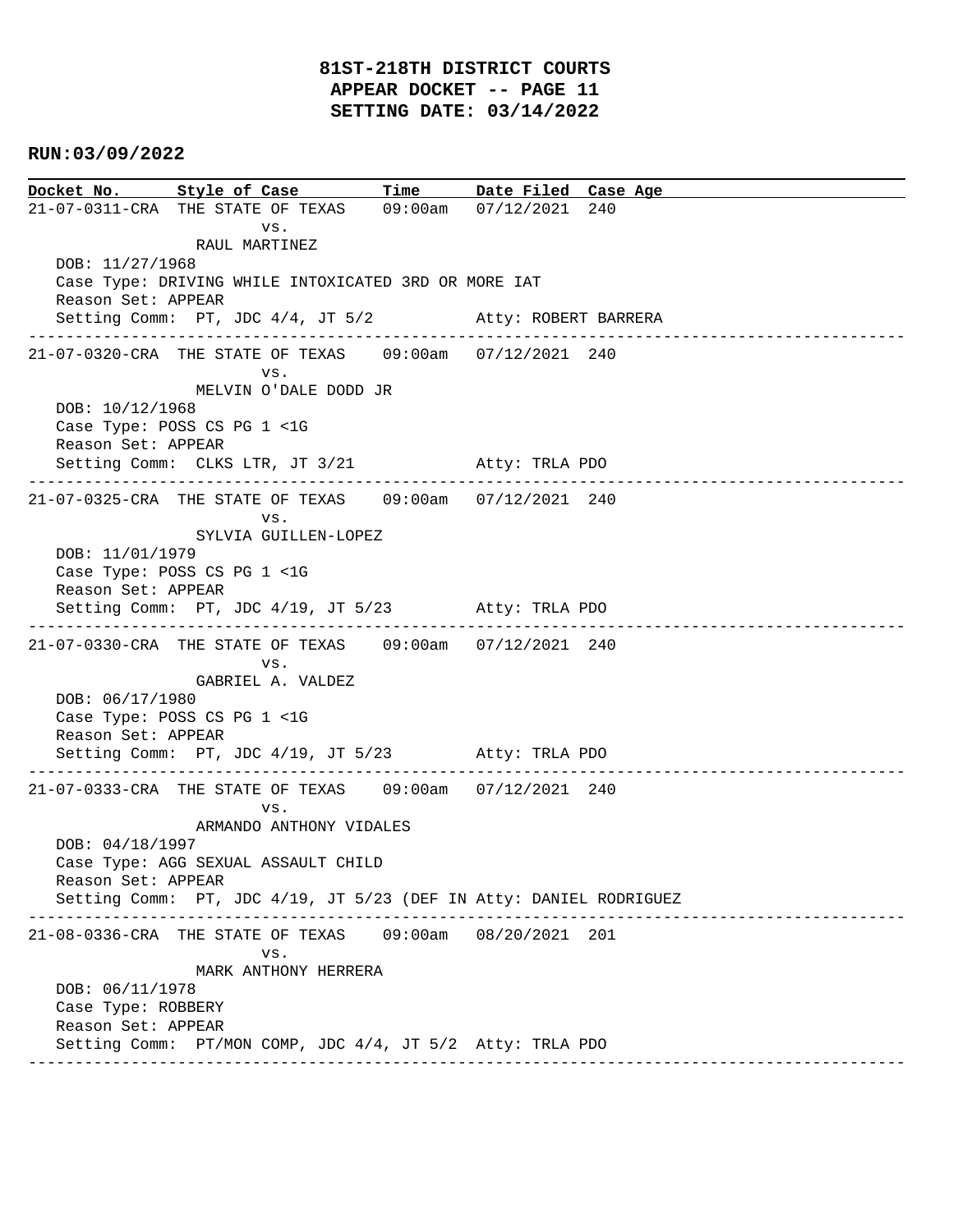**Docket No. Style of Case Time Date Filed Case Age**  21-08-0343-CRA THE STATE OF TEXAS 09:00am 08/20/2021 201 vs. CESAR JOE SOLIS DOB: 03/07/1964 Case Type: AGG ROBBERY Reason Set: APPEAR Setting Comm: PT, JDC 4/19, JT 5/23 Atty: TRLA PDO ---------------------------------------------------------------------------------------------- 21-08-0347-CRA THE STATE OF TEXAS 09:00am 08/20/2021 201 vs. FRANK JAMES DILLARD DOB: 07/07/1978 Case Type: MAN DEL CS PG 1 >=4G<200G Reason Set: APPEAR Setting Comm: PT, JDC 4/19, JT 5/23 Atty: TRLA PDO ---------------------------------------------------------------------------------------------- 21-08-0350-CRA THE STATE OF TEXAS 09:00am 08/20/2021 201 vs. DOYLE WAYNE GIBBS DOB: 04/03/1974 Case Type: UNL POSS FIREARM BY FELON Reason Set: APPEAR Setting Comm: PT, JDC 4/19, JT 5/23 Atty: ROBERTO VARGAS ---------------------------------------------------------------------------------------------- 21-08-0351-CRA THE STATE OF TEXAS 09:00am 08/20/2021 201 vs. MARIVEL OLVERA GODINES DOB: 09/22/1975 Case Type: POSS CS PG 1 <1G Reason Set: APPEAR Setting Comm: PT, JDC 4/4, JT 5/2 Atty: STEPHEN BARRERA MONICA KHIRALLAH ---------------------------------------------------------------------------------------------- 21-08-0356-CRA THE STATE OF TEXAS 09:00am 08/20/2021 201 vs. MELISSA DAWN RAMEY DOB: 12/18/1976 Case Type: POSS CS PG 2 >= 1G<4G Reason Set: APPEAR Setting Comm: PT, JDC 4/19, JT 5/23 Atty: TRLA PDO ---------------------------------------------------------------------------------------------- 21-10-0364-CRA THE STATE OF TEXAS 09:00am 10/01/2021 159 vs. DANIEL GABRIEL ZAPATA JR DOB: 09/04/1991 Case Type: AGG SEXUAL ASSAULT CHILD Reason Set: APPEAR Setting Comm: PT, JDC 4/19, JT 5/23 Atty: TRLA PDO ----------------------------------------------------------------------------------------------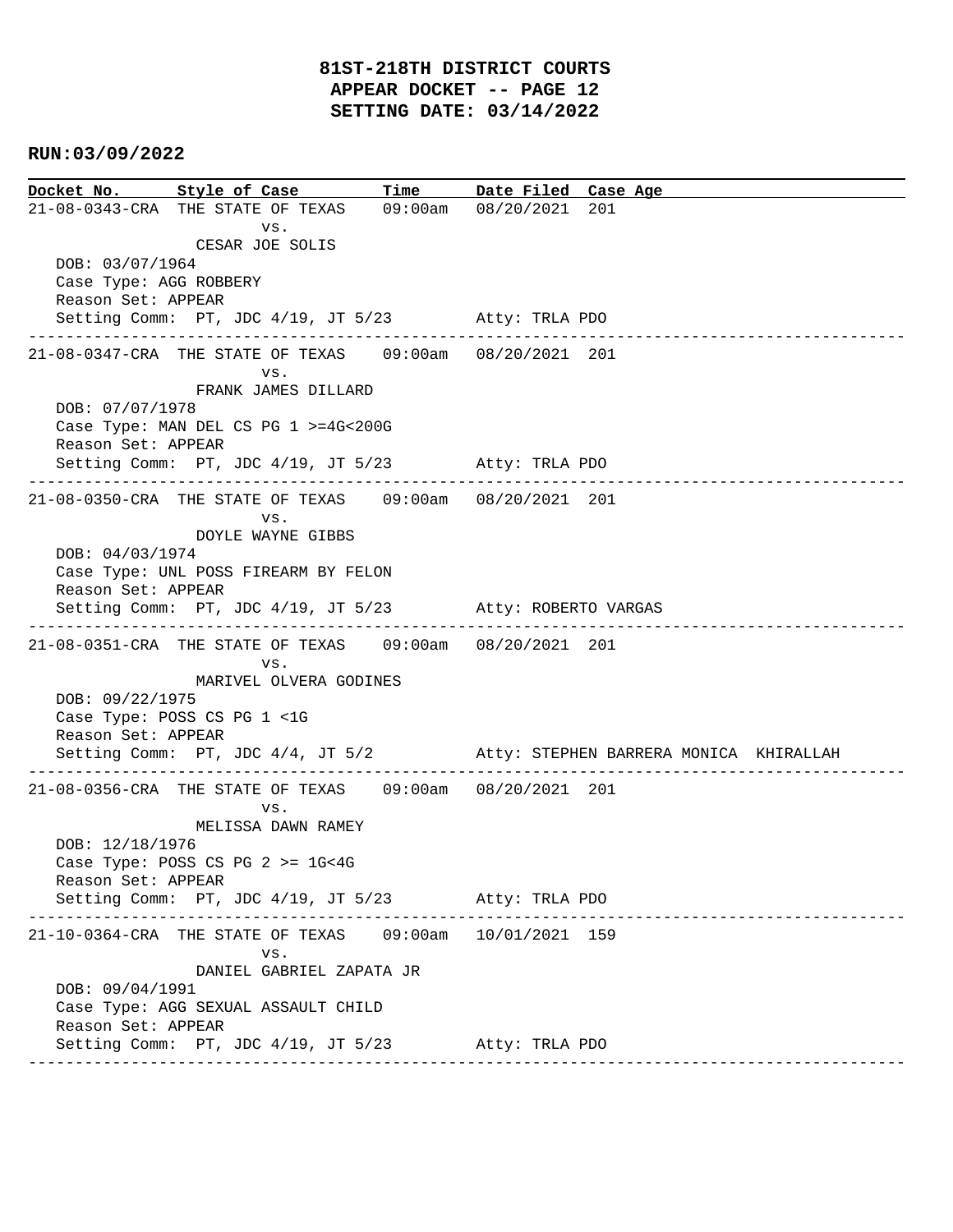**Docket No. Style of Case Time Date Filed Case Age**  21-10-0382-CRA THE STATE OF TEXAS 09:00am 10/01/2021 159 vs. JUSTIN ALAN CAIN DOB: 12/30/1993 Case Type: BURGLARY OF HABITATION Reason Set: APPEAR Setting Comm: PT, JDC 4/19, JT 5/23 Atty: TRLA PDO ---------------------------------------------------------------------------------------------- 21-10-0385-CRA THE STATE OF TEXAS 09:00am 10/01/2021 159 vs. JOHN FLORES DOB: 12/15/1998 Case Type: THEFT PROP >=\$2500<\$30K ENH IAT Reason Set: APPEAR Setting Comm: PT, JDC 4/4, JT 5/2 Atty: TRLA PDO ---------------------------------------------------------------------------------------------- 21-10-0390-CRA THE STATE OF TEXAS 09:00am 10/01/2021 159 vs. EDWIN MATTHEW MARTINEZ DOB: 03/02/1990 Case Type: BURGLARY OF HABITATION Reason Set: APPEAR Setting Comm: PT, JDC 4/4, JT 5/2 Atty: TRLA PDO ---------------------------------------------------------------------------------------------- 21-10-0392-CRA THE STATE OF TEXAS 09:00am 10/01/2021 159 vs. TYLER WAYNE PEARSON DOB: 08/31/1995 Case Type: THEFT PROP >=\$2500<\$30K ENH IAT Reason Set: APPEAR Setting Comm: PT, JDC 4/19, JT 5/23 Atty: JENNIFER TAPIA ---------------------------------------------------------------------------------------------- 21-11-0401-CRA THE STATE OF TEXAS 09:00am 11/05/2021 124 vs. STEPHANIE NICOLE FERNANDEZ DOB: 06/15/1988 Case Type: ABANDON ENDANGER CHILD INT/KNOW/RECK/CRIM NEG Reason Set: APPEAR Setting Comm: PT, JDC 4/19, JT 5/23 Atty: ADRIAN PEREZ ---------------------------------------------------------------------------------------------- 21-11-0403-CRA THE STATE OF TEXAS 09:00am 11/05/2021 124 vs. LUPE GONZALES DOB: 05/07/1958 Case Type: ILLEGAL DUMPING >1000LBS OR >200CFT Reason Set: APPEAR Setting Comm: PT, JDC 4/19, JT 5/23 Atty: TRLA PDO ----------------------------------------------------------------------------------------------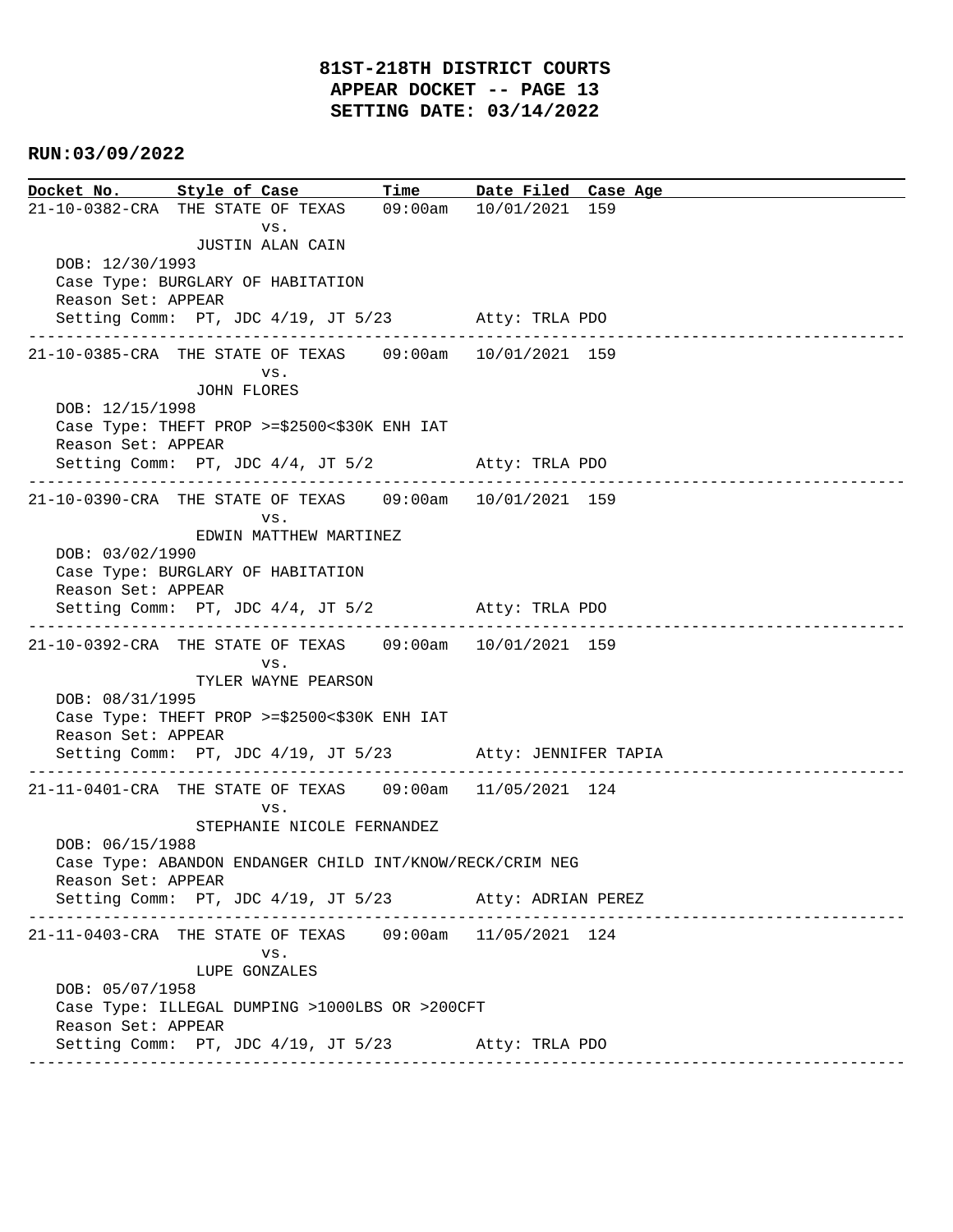**Docket No. Style of Case Time Date Filed Case Age**  21-11-0415-CRA THE STATE OF TEXAS 09:00am 11/05/2021 124 vs. KENNON LORENZO CHATMAN DOB: 12/19/1985 Case Type: MAN DEL CS PG 1 >=4G<200G Reason Set: APPEAR Setting Comm: PT, JDC 4/19, JT 5/23 Atty: RICHARD BRIGGS ---------------------------------------------------------------------------------------------- 21-11-0418-CRA THE STATE OF TEXAS 09:00am 11/05/2021 124 vs. ALFRED FINAMORE DOB: 02/16/1984 Case Type: POSS CS PG 1 >=4G<200G Reason Set: APPEAR Setting Comm: PT, JDC 4/19, JT 5/23 Atty: ROLANDO ARGUELLES ---------------------------------------------------------------------------------------------- 21-11-0421-CRA THE STATE OF TEXAS 09:00am 11/05/2021 124 vs. RAYMOND GUERRA DOB: 03/24/1971 Case Type: POSS CS PG 1 <1G Reason Set: APPEAR Setting Comm: PT, JDC 4/19, JT 5/23 Atty: RICHARD BRIGGS ---------------------------------------------------------------------------------------------- 21-11-0423-CRA THE STATE OF TEXAS 09:00am 11/05/2021 124 vs. JONBRYAN IBARRA DOB: 10/16/2003 Case Type: POSS CS PG 1 <1G Reason Set: APPEAR Setting Comm: PT, JDC 4/19, JT 5/23 Atty: TRLA PDO ---------------------------------------------------------------------------------------------- 21-11-0427-CRA THE STATE OF TEXAS 09:00am 11/05/2021 124 vs. JOSE MAGDELENO MARTINEZ DOB: 04/15/1988 Case Type: POSS CS PG 1 >=1G<4G Reason Set: APPEAR Setting Comm: PT, JDC 4/19, JT 5/23 Atty: TRLA PDO ---------------------------------------------------------------------------------------------- 21-11-0433-CRA THE STATE OF TEXAS 09:00am 11/05/2021 124 vs. RUDOLPH SALAZAR III DOB: 12/13/1998 Case Type: TAMPER/FABRICATE PHYS EVID W/INTENT TO IMPAIR Reason Set: APPEAR Setting Comm: PT, JDC 4/19, JT 5/23 Atty: ADRIAN PEREZ ----------------------------------------------------------------------------------------------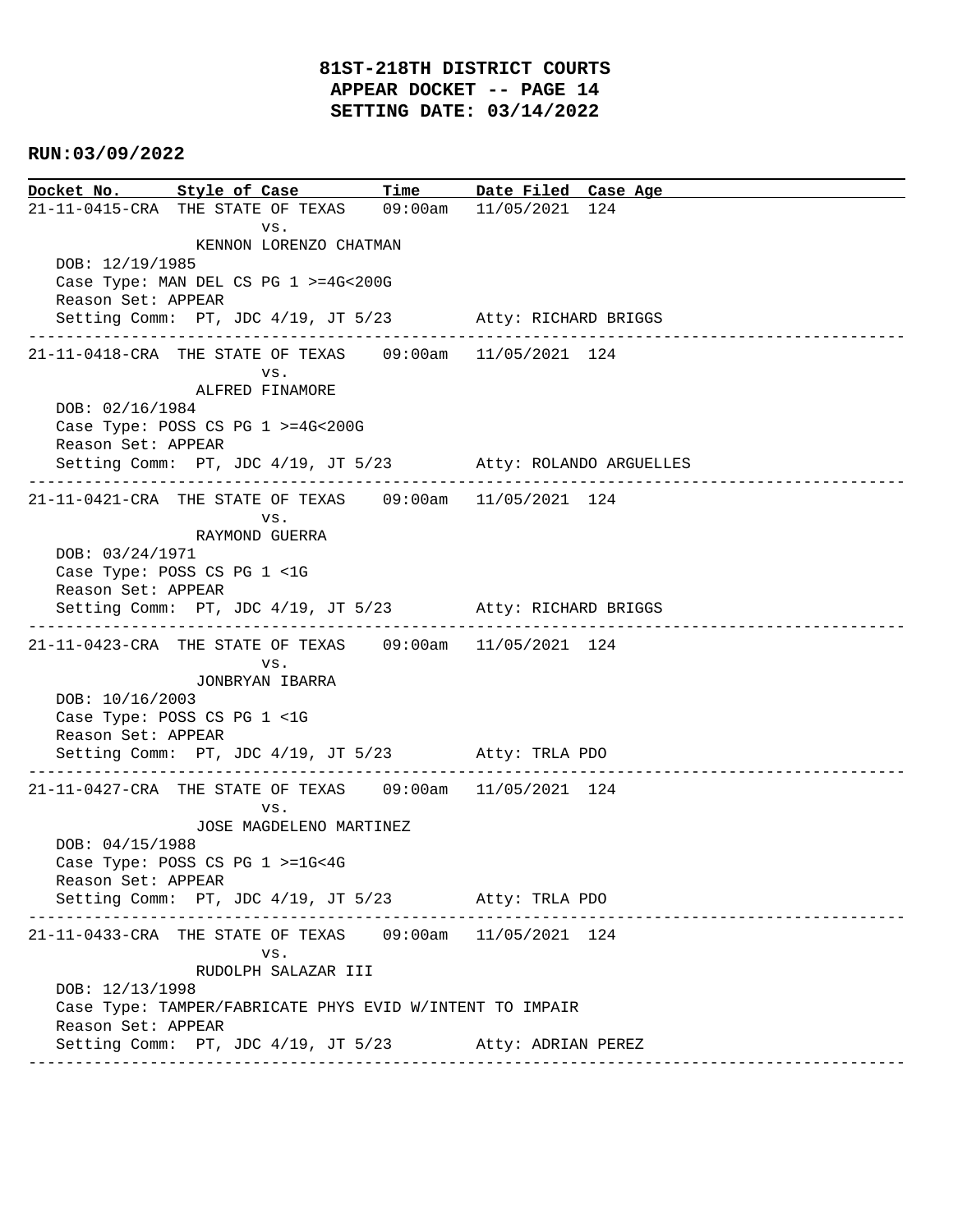**Docket No. Style of Case Time Date Filed Case Age**  21-11-0438-CRA THE STATE OF TEXAS 09:00am 11/05/2021 124 vs. OSMAN GEAVANI VILLALOBOS DOB: 08/08/2002 Case Type: POSS CS PG 1 <1G Reason Set: APPEAR Setting Comm: ARR; B/W Atty: TRLA PDO ---------------------------------------------------------------------------------------------- 21-11-0442-CRA THE STATE OF TEXAS 09:00am 11/05/2021 124 vs. ERNEST DAVILA JR DOB: 07/12/1978 Case Type: ASSAULT PEACE OFFICER/JUDGE Reason Set: APPEAR Setting Comm: PT, JDC 4/4, JT 5/2 Atty: TRLA PDO ---------------------------------------------------------------------------------------------- 21-11-0446-CRA THE STATE OF TEXAS 09:00am 11/05/2021 124 vs. JONATHAN IVAN LEDESMA DOB: 12/11/1996 Case Type: BURGLARY OF BUILDING Reason Set: APPEAR Setting Comm: PT, JDC 4/19, JT 5/23 Atty: TRLA PDO ---------------------------------------------------------------------------------------------- 21-11-0450-CRA THE STATE OF TEXAS 09:00am 11/05/2021 124 vs. CHARLES EDWARD MORGAN DOB: 02/14/2001 Case Type: MURDER Reason Set: APPEAR Setting Comm: PT, JDC 4/19, JT 5/23 (MON COMAtty: TRLA PDO ---------------------------------------------------------------------------------------------- 21-12-0458-CRA THE STATE OF TEXAS 09:00am 12/10/2021 89 vs. JON LEWELLYN HAYDEN DOB: 08/24/1979 Case Type: STALKING Reason Set: APPEAR Setting Comm: PT, JDC 4/19, JT 5/23 Atty: TRLA PDO ---------------------------------------------------------------------------------------------- 21-12-0459-CRA THE STATE OF TEXAS 09:00am 12/10/2021 89 vs. FAUSTINO RUIZ DOB: 02/24/1964 Case Type: INDECENCY W/CHILD SEXUAL CONTACT Reason Set: APPEAR Setting Comm: PT, JDC 4/4, JT 5/2 Atty: TRLA PDO ----------------------------------------------------------------------------------------------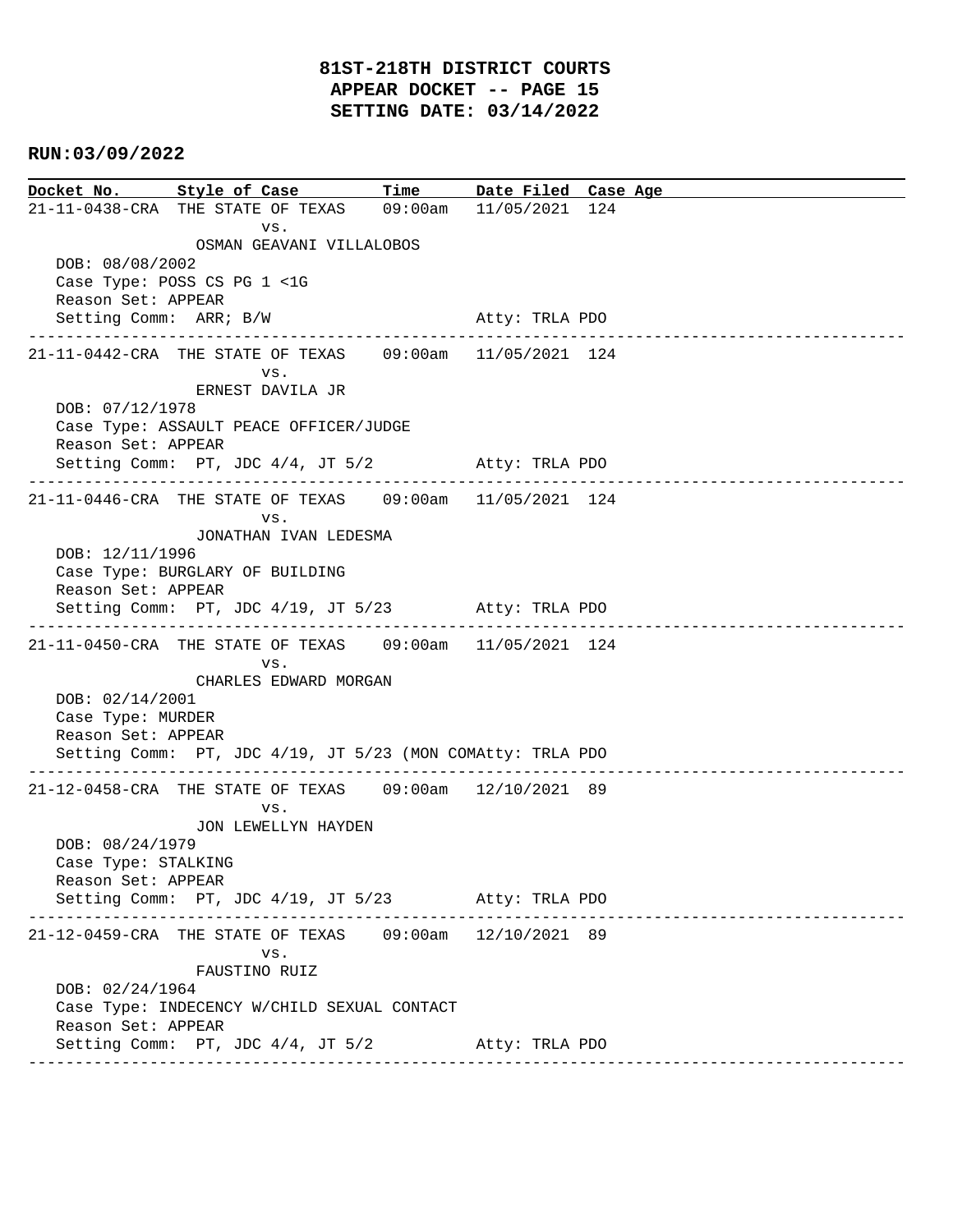**Docket No. Style of Case Time Date Filed Case Age**  21-12-0465-CRA THE STATE OF TEXAS 09:00am 12/10/2021 89 vs. JASMINE MARIE ESPARZA DOB: 03/01/2001 Case Type: POSS CS PG 1 <1G Reason Set: APPEAR Setting Comm: PT, JDC 4/19, JT 5/23 Atty: JENNIFER TAPIA ---------------------------------------------------------------------------------------------- 21-12-0469-CRA THE STATE OF TEXAS 09:00am 12/10/2021 89 vs. SHEILA ANN HALL DOB: 06/29/1970 Case Type: MAN DEL CS PG 1 >=4G<200G Reason Set: APPEAR Setting Comm: PT, JDC 4/19, JT 5/23 Atty: TRLA PDO ---------------------------------------------------------------------------------------------- 21-12-0475-CRA THE STATE OF TEXAS 09:00am 12/10/2021 89 vs. NACOLE LYNNE RAHE DOB: 04/06/1976 Case Type: POSS CS PG 1 <1G Reason Set: APPEAR Setting Comm: PT, JDC 4/19, JT 5/23 Atty: ROBERT GIER ---------------------------------------------------------------------------------------------- 21-12-0480-CRA THE STATE OF TEXAS 09:00am 12/10/2021 89 vs. JUSTIN ALAN CAIN DOB: 12/30/1993 Case Type: BAIL JUMPING AND FAIL TO APPEAR FELONY Reason Set: APPEAR Setting Comm: PT, JDC 4/19, JT 5/23 Atty: TRLA PDO ---------------------------------------------------------------------------------------------- 21-12-0483-CRA THE STATE OF TEXAS 09:00am 12/10/2021 89 vs. EDWIN MATTHEW MARTINEZ DOB: 03/02/1990 Case Type: BAIL JUMPING AND FAIL TO APPEAR FELONY Reason Set: APPEAR Setting Comm: PT, JDC 4/4, JT 5/2 Atty: TRLA PDO ---------------------------------------------------------------------------------------------- 21-12-0485-CRA THE STATE OF TEXAS 09:00am 12/10/2021 89 vs. JACOB ROY SALAZAR DOB: 06/11/1990 Case Type: ASSAULT PEACE OFFICER/JUDGE Reason Set: APPEAR Setting Comm: PT/MON COMP, JDC 4/4, JT 5/2 Atty: TRLA PDO ----------------------------------------------------------------------------------------------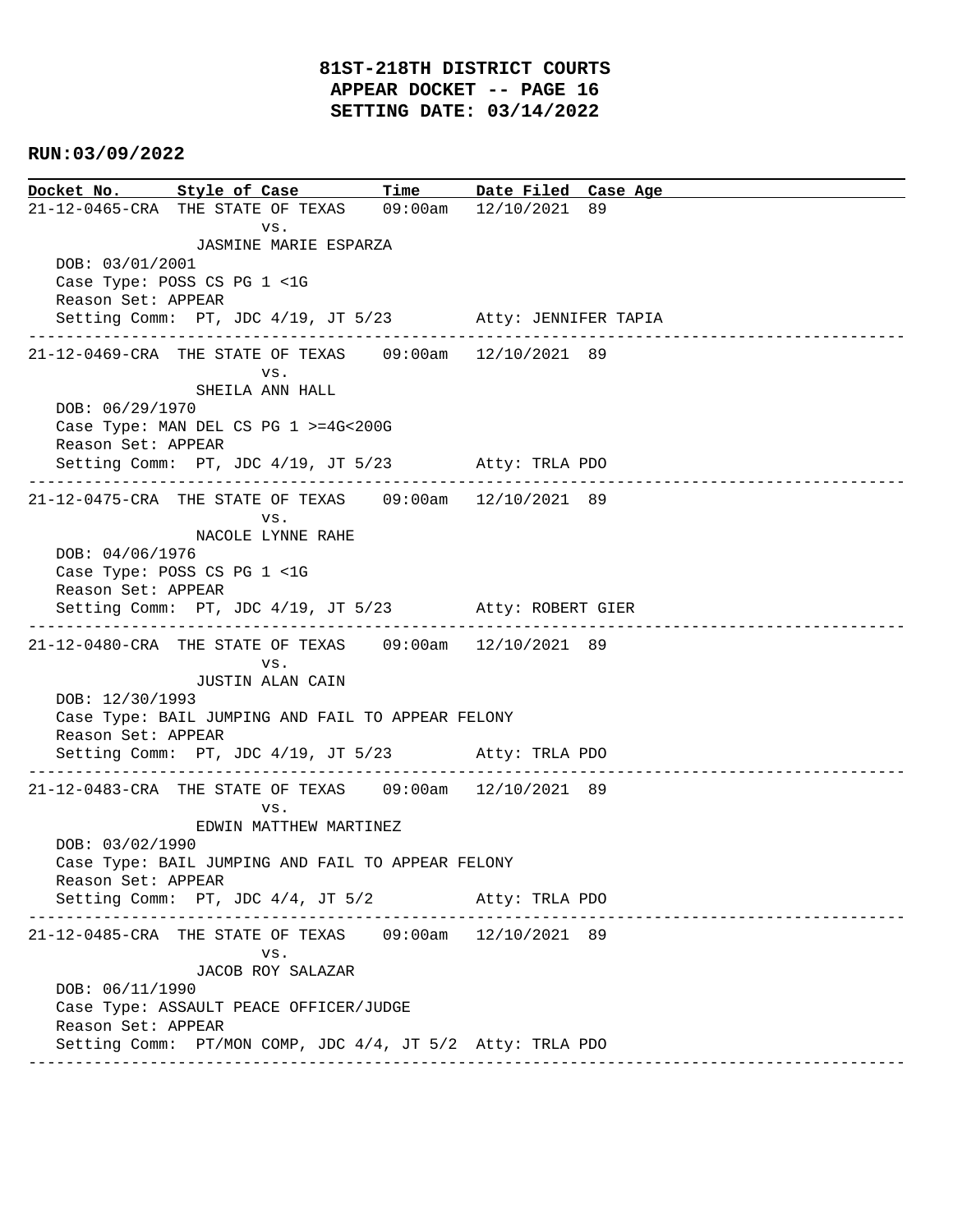# **81ST-218TH DISTRICT COURTS APPEAR DOCKET -- PAGE 17 SETTING DATE: 03/14/2022**

### **RUN:03/09/2022**

**Docket No. Style of Case Time Date Filed Case Age**  22-01-0001-CRA THE STATE OF TEXAS 09:00am 01/10/2022 58 vs. JOSEPH EDWARD CALDERON DOB: 03/20/1981 Case Type: ASSAULT FAM/HOUSE MEM IMPEDE BREATH/CIRCULAT Reason Set: APPEAR Setting Comm: PT, JDC 4/19, JT 5/23 Atty: ROY BARRERA, JR. ---------------------------------------------------------------------------------------------- 22-01-0003-CRA THE STATE OF TEXAS 09:00am 01/10/2022 58 vs. SERENTIY SOFIA COVARRUBIA DOB: 12/13/2001 Case Type: AGG ASSAULT DATE/FAMILY/HOUSE W/WEAPON Reason Set: APPEAR Setting Comm: PT, JDC 4/19, JT 5/23 Atty: TRLA PDO ---------------------------------------------------------------------------------------------- 22-01-0008-CRA THE STATE OF TEXAS 09:00am 01/10/2022 58 vs. JESSE CANO JR DOB: 07/10/1979 Case Type: FAIL TO COMPLY SEX OFF DUTY TO REG LIFE/ANNUAL Reason Set: APPEAR Setting Comm: PT, JDC 4/19, JT 5/23 Atty: TRLA PDO ---------------------------------------------------------------------------------------------- 22-01-0010-CRA THE STATE OF TEXAS 09:00am 01/10/2022 58 vs. ERIK DANIEL GONZALES DOB: 02/13/1983 Case Type: FAIL TO COMPLY SEX OFF DUTY TO REG LIFE/ANNUAL Reason Set: APPEAR Setting Comm: PT, JDC 4/19, JT 5/23 Atty: TRLA PDO ---------------------------------------------------------------------------------------------- 22-01-0012-CRA THE STATE OF TEXAS 09:00am 01/10/2022 58 vs. JONATHAN MICHAEL GUERRA DOB: 04/27/1992 Case Type: ASSAULT FAMILY/HOUSEHOLD MEMBER PREV CONV IAT Reason Set: APPEAR Setting Comm: PT, JDC 4/19, JT 5/23 Atty: TRLA PDO ---------------------------------------------------------------------------------------------- 22-01-0017-CRA THE STATE OF TEXAS 09:00am 01/10/2022 58 vs. NATHAN NAE CONTRERAS DOB: 08/15/1995 Case Type: POSS CS PG 1 <1G Reason Set: APPEAR Setting Comm: PT, JDC 4/19, JT 5/23 Atty: ROBERT GIER ----------------------------------------------------------------------------------------------